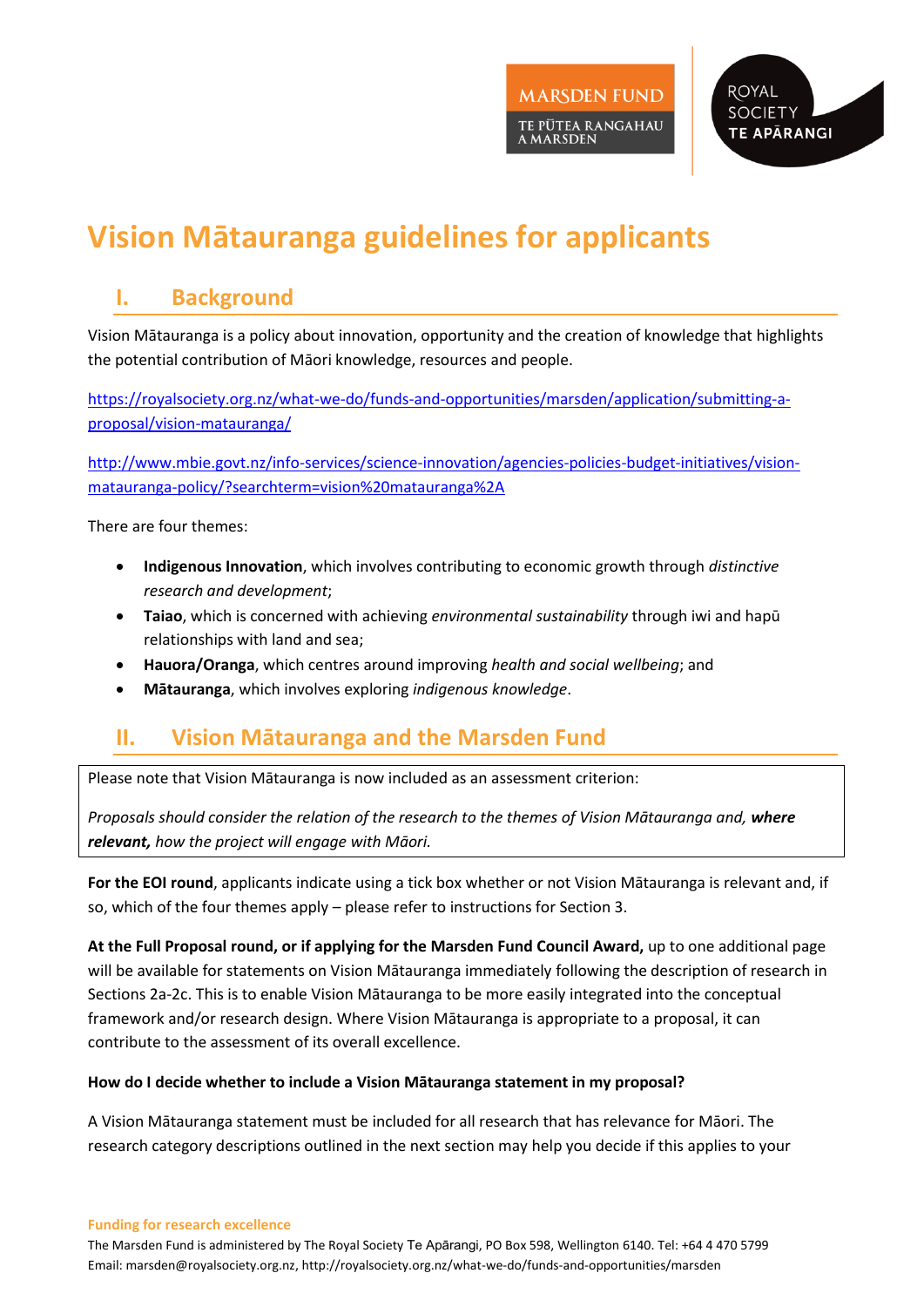project. Please note, however, that those categories are fluid, there may well be overlap between them, and not every point in each category need apply.

## **III. Categories of Research**

The five categories identified below have been adapted from those on the National Science Challenge, Biological Heritage website<https://bioheritage.nz/about-us/vision-matauranga/> hosted by Manaaki Whenua Landcare Research. Please note that there may well be overlap between categories as in categories 2 and 3 in terms of the nature and degree of relevance to Māori.

The original categories were set out by MBIE in information for the Endeavour Fund c. 2015.

### **1. Research with no specific Māori component**

- No mātauranga Māori (Māori knowledge) is used.
- Māori are not associated with the research process (e.g. not on any research management / advisory / governance panels, it is not inclusive of Māori land or institutions, nor the subject of any component of the research).
- Work is not likely to be of greater direct relevance to Māori than members of any other group.

### **2. Research specifically relevant to Māori**

This category includes research projects where:

- There is specific relevance to Māori.
- Mātauranga Māori may be used in a minor way to guide the work and its relevance to Māori.
- It includes work that contributes to Māori aspirations and outcomes.

#### **3. Research involving Māori**

This category includes research projects where:

- Mātauranga Māori may be incorporated in the project, but is not central to the project.
- Research is specifically and directly relevant to Māori and Māori are involved in the design and/or undertaking of the research.
- The work typically contributes to Māori (e.g., iwi / hapū, organisations) aspirations and outcomes.

#### **4. Māori-centred research**

This category includes research projects where:

- The project is Māori led, and where Mātauranga Māori is used alongside other knowledges (e.g. through frameworks, models, methods, tools, etc.).
- Kaupapa Māori research is a key focus of the project.
- Research is typically collaborative or consultative, with direct input from Māori groups, commonly including Māori researchers or a collaboration with Māori researchers or researchers under the guidance/mentoring of Māori.
- There is alignment with and contribution to Māori (e.g., iwi / hapū, organisations) aspirations.

#### **5. Kaupapa Māori research**

This category includes research projects where: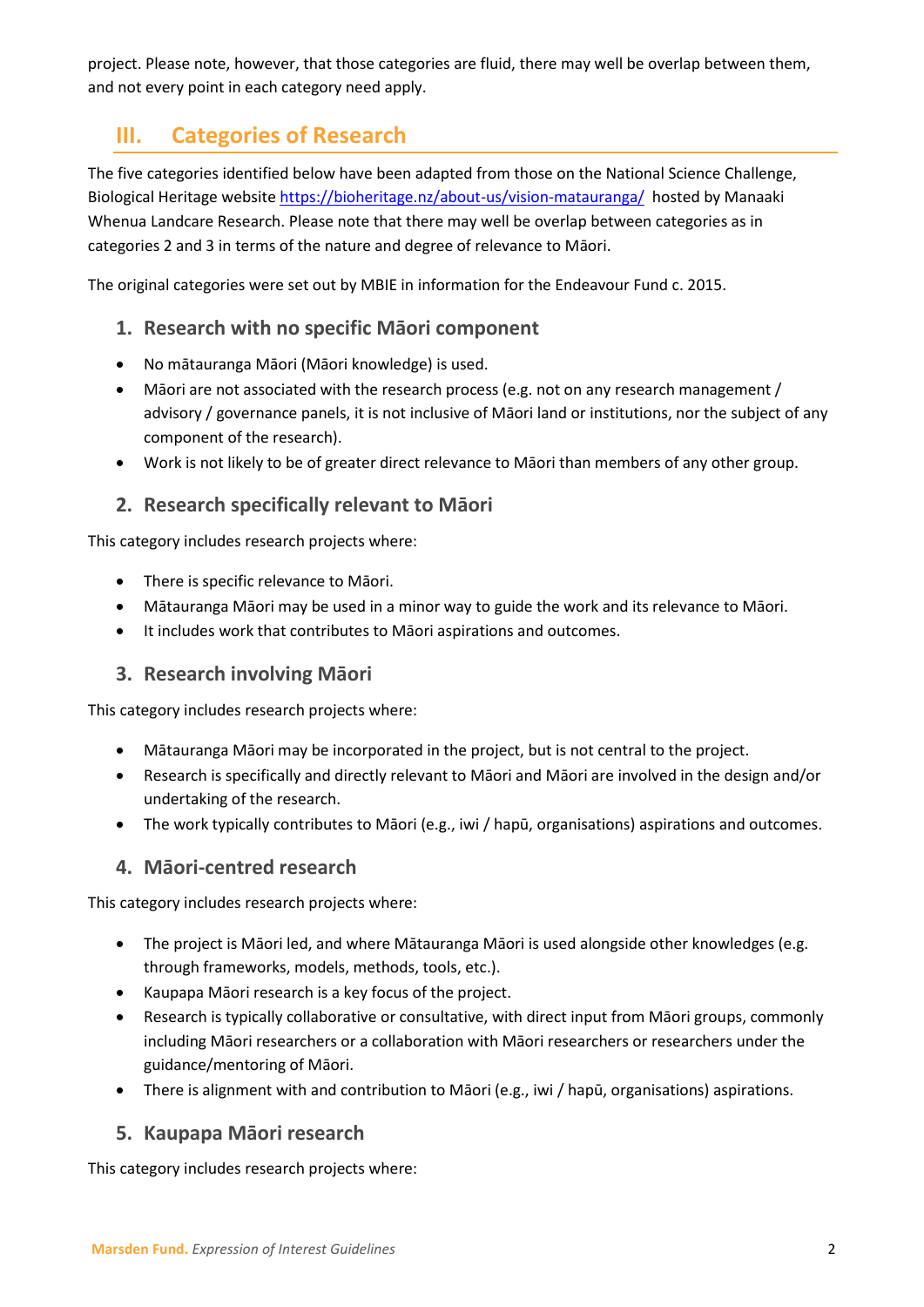- Mātauranga Māori is incorporated, used and understood, as a central focus of project and its findings.
- Research is grounded in te ao Māori and connected to Māori philosophies and principles.
- Research typically uses kaupapa Māori research methodologies.
- Te reo Māori may be a central feature to this kaupapa or research activity, and key researchers have medium to high cultural fluency or knowledge of tikanga and reo.
- The research is generally led by a Māori researcher; non-Indigenous researchers may carry out research under the guidance/mentoring of a Māori researcher.
- Māori participation (iwi/hapū/marae/individual) is high.
- The work contributes strongly to Māori (e.g., iwi/hapū, organisations) aspirations and outcomes and is mana enhancing.

## **IV. Developing a Vision Mātauranga statement**

It is important to keep in mind that there is no single approach or prescription for Vision Mātauranga: one size does not fit all and there are many possible ways of addressing Vision Mātauranga. Vision Mātauranga should not, however, be seen as an add-on, nor should it be treated as separate from the research, methods or people involved in the project. A holistic approach that considers reciprocity and relationships is therefore desirable.

Vision Mātauranga does not begin and end with your Vision Mātauranga statement. You should document how you have considered Vision Mātauranga and demonstrate applicable actions and relationships throughout the research. The following questions may be useful to consider when conceptualising and writing your project:

- Have you co-created the research topic/issue with an iwi or Māori organisation?
- What does working in partnership with iwi mean to you as researchers?
- To what extent have you discussed the research with Māori partners and agreed on the methodology you will use?
- Was there full disclosure and informed consent to the proposed research with Māori partners? How has that agreement/informed consent been agreed to?
- Has budget been disclosed and agreed to with Māori partners? Is there provision in that budget for Māori involvement, capability development and consultation?
- Is there appropriate Māori researcher involvement in the project, both in terms of PI/AIs and capability development?
- What provisions have you made to ensure there is advice from appropriate Māori organisations throughout the life of the research project? If there are concerns or disagreements with Māori partners, how are these to be resolved?
- What provisions have you made to ensure there is appropriate technology transfer to Māori partners as the research proceeds and as findings become available towards the end of the project?
- Are there benefits to Māori? What are they? And how have these been agreed with Māori partners?
- How is the project an opportunity to build the capacity of Māori researchers or students in your discipline?
- How will you share the research outcomes with Māori?
- Has there been agreement about the intellectual property ownership of research findings with Māori partners? What is the nature of that agreement?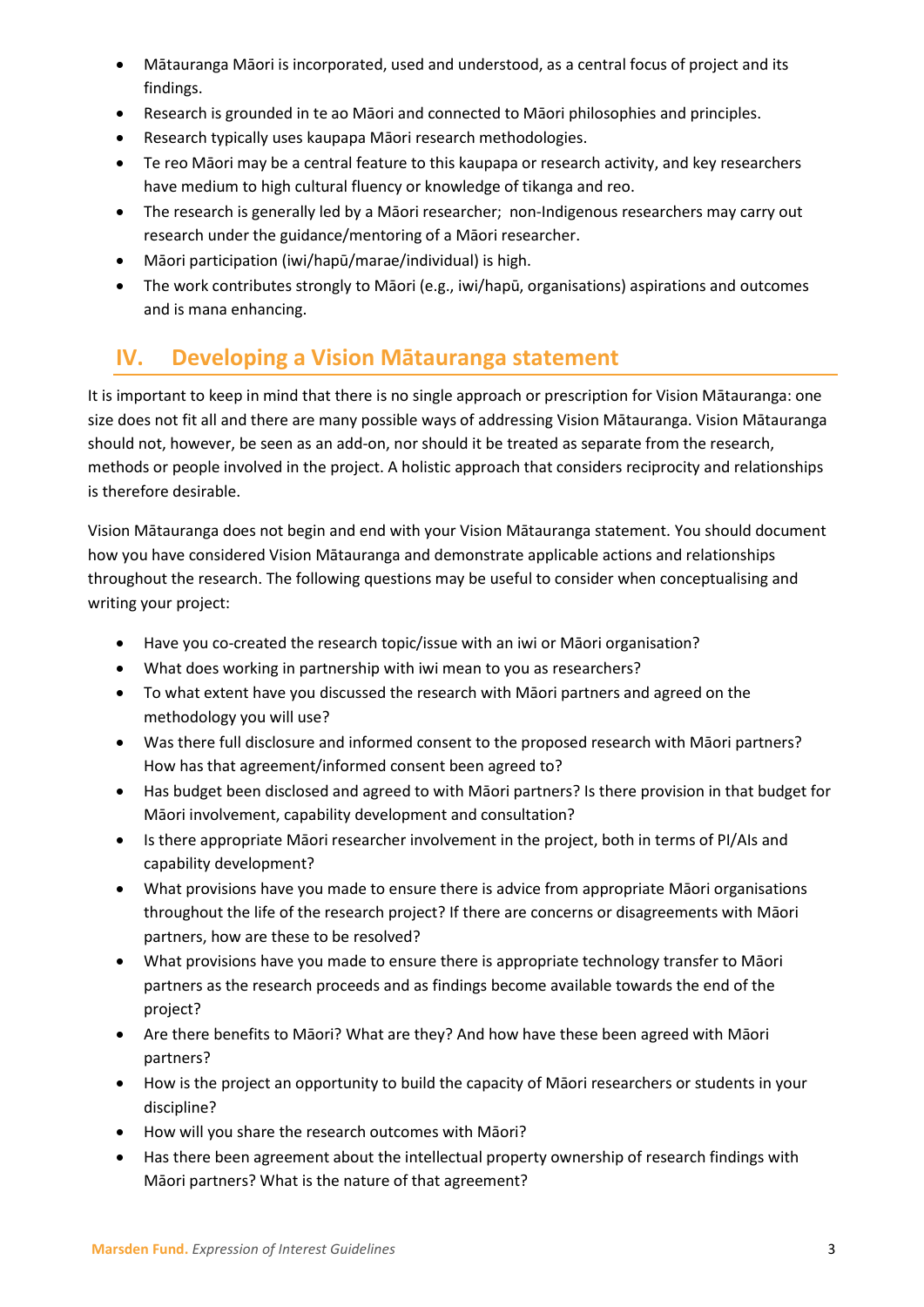- Is there a need for members of the research team to be proficient in te reo? How has this aspect been addressed?
- Is there a Tiriti o Waitangi component or requirement in your research?
- Is the research mana enhancing?

## **V. Vision Mātauranga Resources**

Below you will find a non-exhaustive list of published resources that describe, discuss, and talk about how researchers have engaged with Vision Mātauranga and kaupapa Māori research. These range from early conceptions of Vision Mātauranga to more recent frameworks. The resources underscore the diverse ways Vision Mātauranga may be approached across disciplines and methodologies.

Allen, W., Jamie M. Ataria, J. M., Apgar, J. M., Harmsworth, G., and Tremblay, L. A. (2009). Kia pono te mahi putaiao—doing science in the right spirit. *Journal of the Royal Society of New Zealand*, 39:4, 239-242. DOI: [10.1080/03014220909510588](https://doi.org/10.1080/03014220909510588)

Crawford, S. (2009). Matauranga Maori and western science: The importance of hypotheses, predictions and protocols, Journal of the Royal Society of New Zealand, 39:4, 163-166. DOI: [10.1080/03014220909510571](https://doi.org/10.1080/03014220909510571)

Broughton, D. (Te Aitanga-a-Hauiti, Taranaki, Ngāti Porou, Ngāpuhi), and McBreen, K. (Waitaha, Kāti Māmoe, Ngāi Tahu). (2015). Mātauranga Māori, tino rangatiratanga and the future of New Zealand science. *Journal of the Royal Society of New Zealand*, 45:2, 83-88. DOI: [10.1080/03036758.2015.1011171](https://doi.org/10.1080/03036758.2015.1011171)

Kana, F. and Tamatea, K. (2006). Sharing, listening, learning and developing understandings of Kaupapa Māori research by engaging with two Māori communities involved in education. *Waikato Journal of Education*, 12, 9-20.

[https://researchcommons.waikato.ac.nz/bitstream/handle/10289/6198/Kana%20Sharing.pdf?sequence=3](https://researchcommons.waikato.ac.nz/bitstream/handle/10289/6198/Kana%20Sharing.pdf?sequence=3&isAllowed=y) [&isAllowed=y](https://researchcommons.waikato.ac.nz/bitstream/handle/10289/6198/Kana%20Sharing.pdf?sequence=3&isAllowed=y)

Macfarlane, S., Macfarlane, A. and Gillon, G. (2015) Sharing the food baskets of knowledge: Creating space for a blending of streams. In A. Macfarlane, S. Macfarlane, M. Webber, (eds.), *Sociocultural realities: Exploring new horizons*. Christchurch: Canterbury University Press, 52-67.

Moewaka Barnes, H. (2006). Transforming Science: How our Structures Limit Innovation. *Social Policy Journal of New Zealand Te Puna Whakaaro*, 29, 1-16. [https://www.msd.govt.nz/documents/about-msd](https://www.msd.govt.nz/documents/about-msd-and-our-work/publications-resources/journals-and-magazines/social-policy-journal/spj29/29-pages-1-16.pdf)[and-our-work/publications-resources/journals-and-magazines/social-policy-journal/spj29/29-pages-1-](https://www.msd.govt.nz/documents/about-msd-and-our-work/publications-resources/journals-and-magazines/social-policy-journal/spj29/29-pages-1-16.pdf) [16.pdf](https://www.msd.govt.nz/documents/about-msd-and-our-work/publications-resources/journals-and-magazines/social-policy-journal/spj29/29-pages-1-16.pdf)

Pihama, L., Tiakiwai, S.-J., and Southey, K. (eds.). (2015). *Kaupapa rangahau: A reader. A collection of readings from the Kaupapa Rangahau workshops series*. (2nd ed.). Hamilton, New Zealand: Te Kotahi Research Institute.

[https://researchcommons.waikato.ac.nz/bitstream/handle/10289/11738/Kaupapa%20Rangahau%20-](https://researchcommons.waikato.ac.nz/bitstream/handle/10289/11738/Kaupapa%20Rangahau%20-%20A%20Reader_2nd%20Edition.pdf?sequence=7&isAllowed=y) [%20A%20Reader\\_2nd%20Edition.pdf?sequence=7&isAllowed=y](https://researchcommons.waikato.ac.nz/bitstream/handle/10289/11738/Kaupapa%20Rangahau%20-%20A%20Reader_2nd%20Edition.pdf?sequence=7&isAllowed=y)

Smith, L. T., Maxwell, T. K., Puke, H., and Temara, P. (2016). Indigenous knowledge, methodology and mayhem: What is the role of methodology in producing indigenous insights? A discussion from Mātauranga Māori. *Knowledge Cultures*, 4(3), 131–156.

[https://addletonacademicpublishers.com/component/content/article?id=2834:feature-article-indigenous-](https://addletonacademicpublishers.com/component/content/article?id=2834:feature-article-indigenous-knowledge-methodology-and-mayhem-what-is-the-role-of-methodology-in-producing-indigenous-insights-a-discussion-from-matauranga-maori)